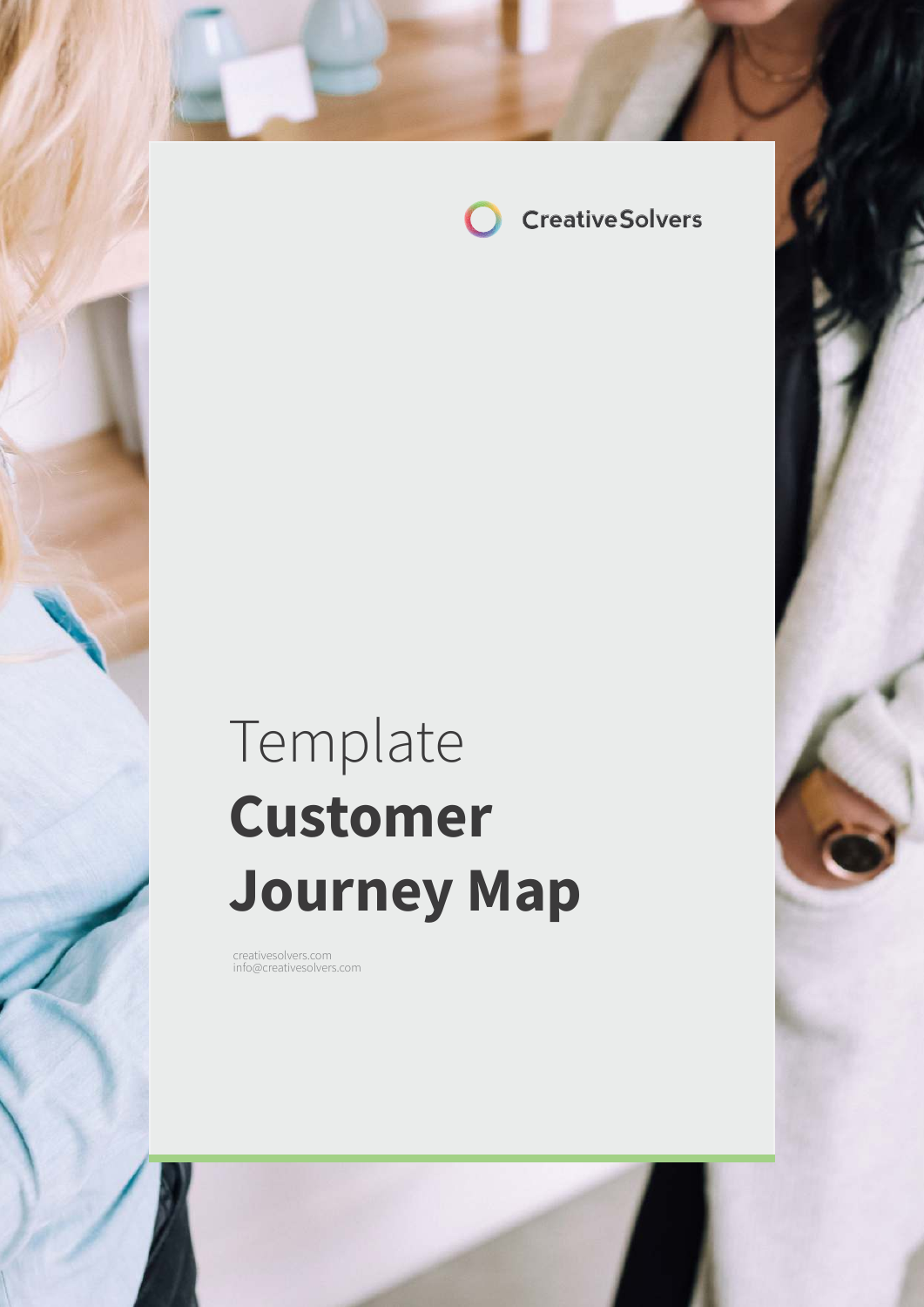## Insight into the customer's **journey and experience**



### **CUSTOMER JOURNEY MAP INTRODUCTION**

The Customer Journey Map, also known as CJM, is used to empathize with the customer, to optimize customer processes and services and to develop innovative concepts. A Customer Journey Map is a visual representation of the customer experience in all contact moments and via all channels. In addition, it offers insight into the pain points, wishes and needs of the customer.

This information is important to respond to the customer and to the success of products or services that the company provides. The basis of a CJM consists of a specific persona and the steps that are taken from start to finish (before-during-after), including highs and lows.

Due to many potential side paths in the customer's journey, the basic CJM can be expanded according to your own insight and desire. After going through all the steps, you will see where and at what time of the journey the customer does not meet his expectations. This shows where improvements can be made in the customer experience and where an optimal user experience can be designed.

For companies, the CJM is useful in the strategy phase, concept and design phase and the development and operation phase. A CJM can also help solve a specific problem.

This method has been used since the 1990s, when marketing and sales automation emerged.

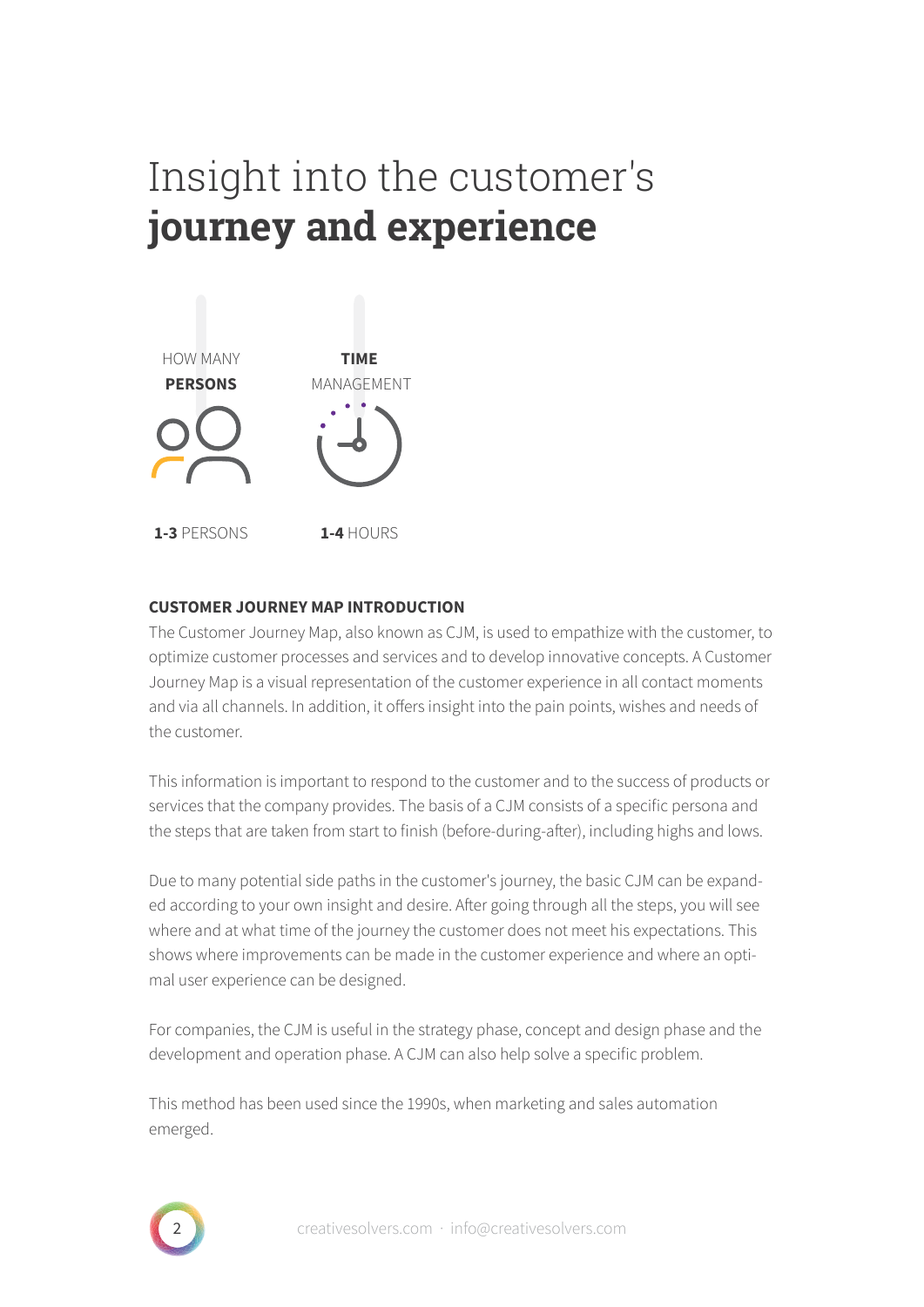### **Executing** the Method

#### Mapping the company ∩

To start with the Customer Journey Map, it is good to start by answering the questions; what does the company want and what can it do and what makes the company unique? Why do you do what you do? The Why question is very important, as it creates self-awareness, which increases the chances of success.

#### Target audience and persona  $\bigcap$

Determine which target groups find the company's product or service interesting. Choose a persona (fictional person) that represents the target audience. If there are multiple target groups, use a persona for each target group. Take on the role of the persona and collect information, for example by holding focus groups or in-depth interviews.

#### Contact moments list  $\cap$

List all points of contact with the customer called touchpoints. Think of all possible interactions that the customer has with the company based on beforeduring-after contacts.

#### Create Customer Journey Map ∩

Determine in the team which elements the Customer Journey Map should display. For example, choose the ideal version, the current customer journey, which process to investigate, a day in the life of the persona or how the brand adds value. Also consider how extensive the Customer Journey Map should be.

#### Complete the Customer Journey Map  $\cap$

Collect all relevant information. The goal of the customer, the touchpoints, the feelings and emotions of the customer and what an impact it has on the customer and his "journey". Place this information with the corresponding steps (before-during-after). Use the table from the template, complete where necessary. Then draw it on paper (A3 or larger) to categorize the information.

#### Analyze and Take Action $\cap$

Analyze every step in the customer journey. See per phase which feelings, problems or questions the persona has. Then write down as many solutions as possible. Create an action plan to optimize the customer experience or process, or to further develop the concept.